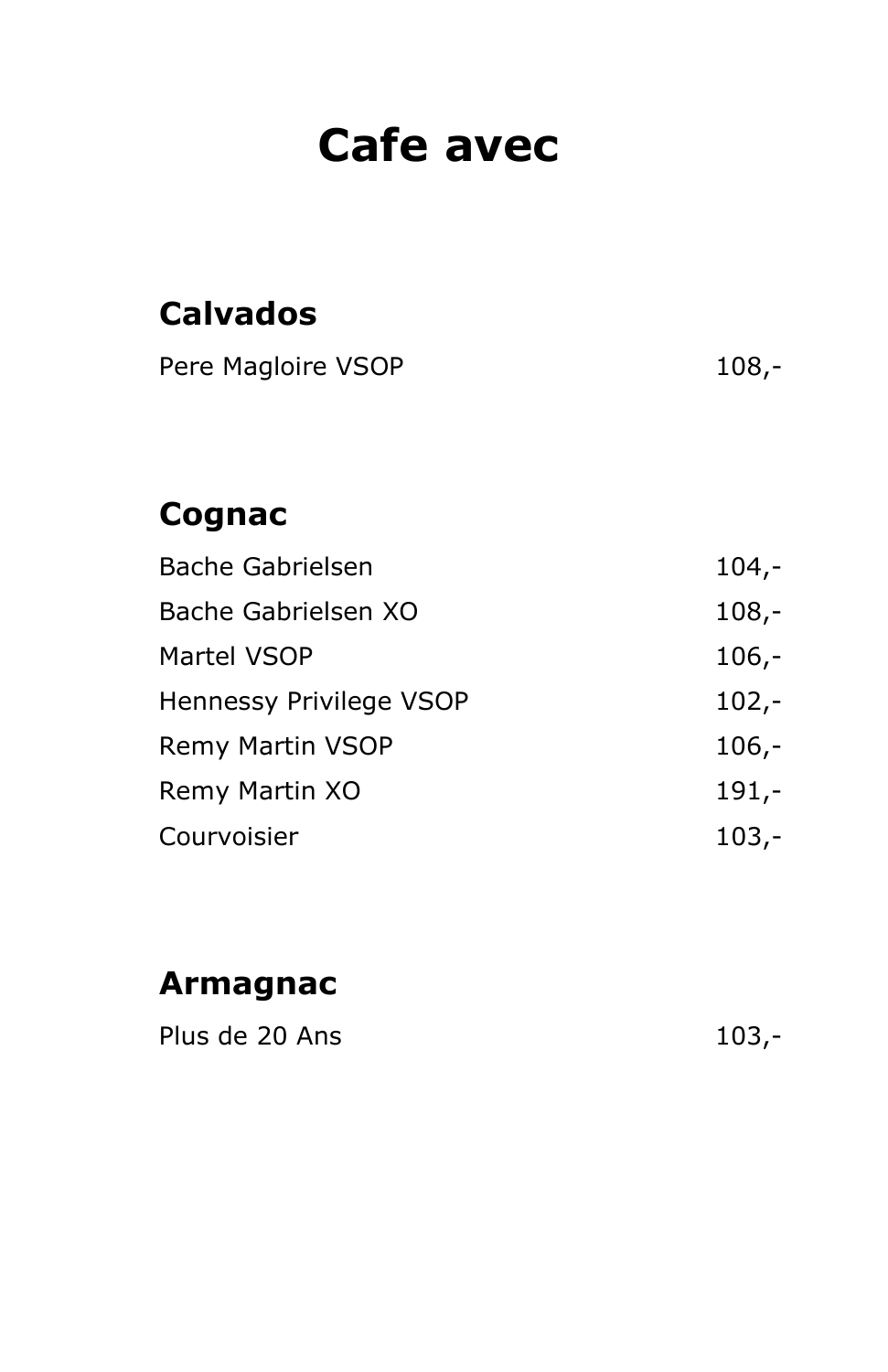## Likør

| Contreau       | $97,-$ |
|----------------|--------|
| <b>Baileys</b> | $91,-$ |
| Drambuie       | $96,-$ |
| St. Halvard    | $87,-$ |
| Sambuca        | $85,-$ |
| Kahlua         | $80,-$ |
| Galliano       | $78,-$ |

#### Bitter

| Jægermaister        | $96 -$ |
|---------------------|--------|
| Fernet Branca       | 95,-   |
| <b>Gammel Dansk</b> | $86,-$ |

## Diverse

| Havana Club   | $91,-$ |
|---------------|--------|
| Løitens Linie | $89,-$ |
| Taquila       | $96,-$ |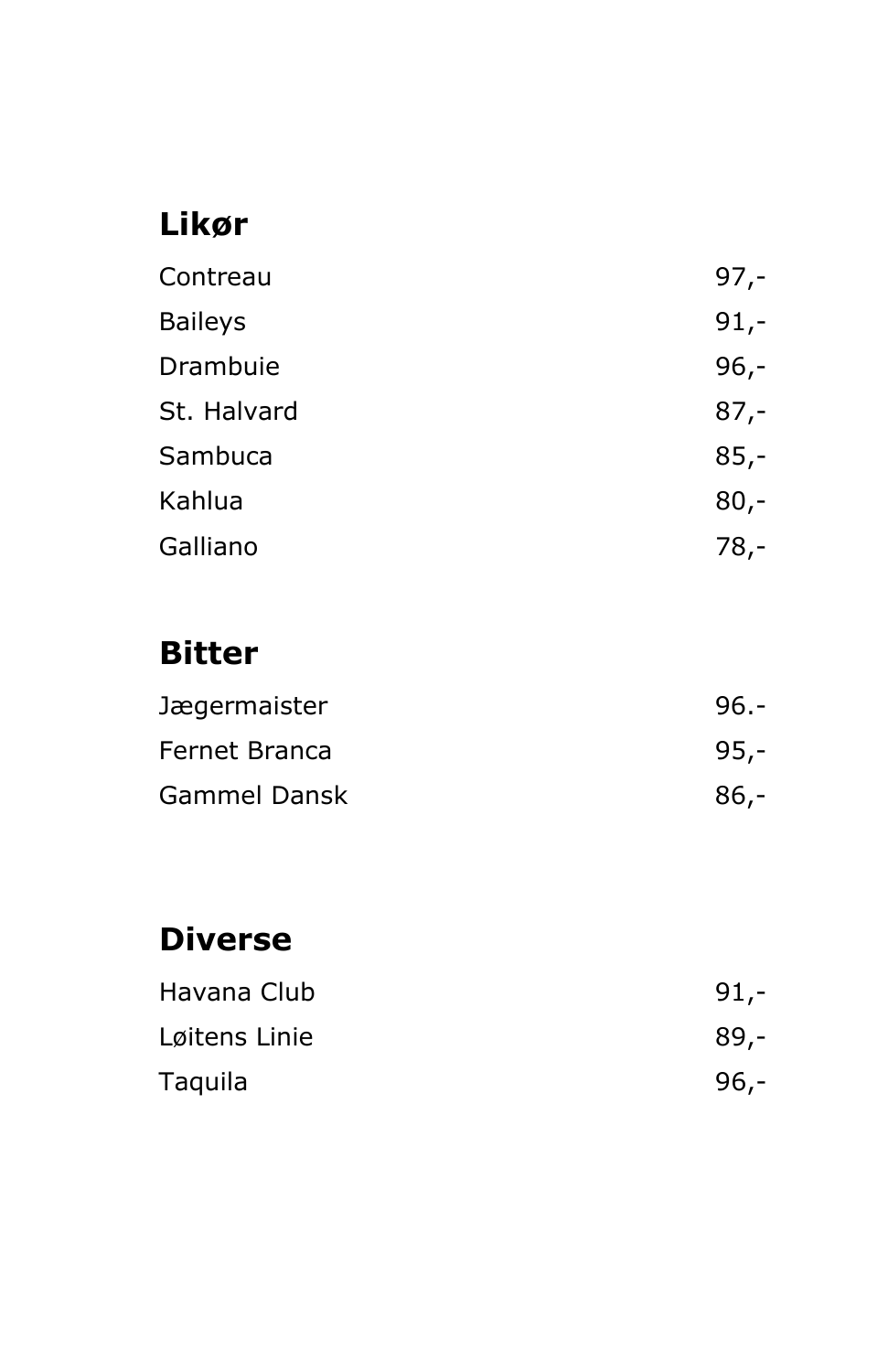# **Dessert**

| 46. | Gajar Halwa M, N, SN, SE, SL, B, SS<br>Gulrot kake laget på indiskvis servert med<br>vaniljeis og nøtter.<br>Carrot cake prepared in the Indian way.<br>Served with vanilla ice-cream and dry fruit.                       | $109,-$ |
|-----|----------------------------------------------------------------------------------------------------------------------------------------------------------------------------------------------------------------------------|---------|
| 47. | Village Kulfa M, N, SN, SE, SL, B, SS<br>Hjemmelaget indisk iskrem med finhakkede<br>mandler, pistasj og cashewnøtter.<br>Home made indian ice cream with crushed<br>almonds, pistachio nuts and cashew nuts.              | $117,-$ |
| 48. | <b>Gulab Jamun</b> M, N, SN, SE, SL, B, SS<br>Hjemmelaget melkeboller kokt i søt karamellsirup.<br>Serveres med iskrem.<br>Homemade milk-balls cooked in sweet caramel<br>syrup. Served with ice cream.                    | $128 -$ |
| 49. | Mango Sorbet M, N, SN, SE, SL, B, SS<br>En fin og lett avslutning etter måltidet.<br>Serveres med fersk frukt.<br>A dessert for those who want something simple<br>after the meal. Mango sorbet with fruit.                | $112,-$ |
| 50. | Tutti Frutti M, N, SN, SE, SL, B, SS<br>Fresk frukt tallerken med is<br>Fresh fruit plate with ice cream                                                                                                                   | $119,-$ |
| 51. | Sorbet Mix M, N, SN, SE, SL, B, SS<br>Dessert for de som ønsker noe enkelt better<br>måltid. Forskjellige sorbeter med frukt.<br>A dessert for those who want something simple<br>after the meal. Mango sorbet with fruit. | $118,-$ |
| 52. | Sjokoladeis M, N, SN, SE, SL, B, SS<br>"When in doubt have some CHOCOLATE"<br>Sjokoladeis med fersk frukt.<br>Chocolate with fresh fruit.                                                                                  | $114,-$ |